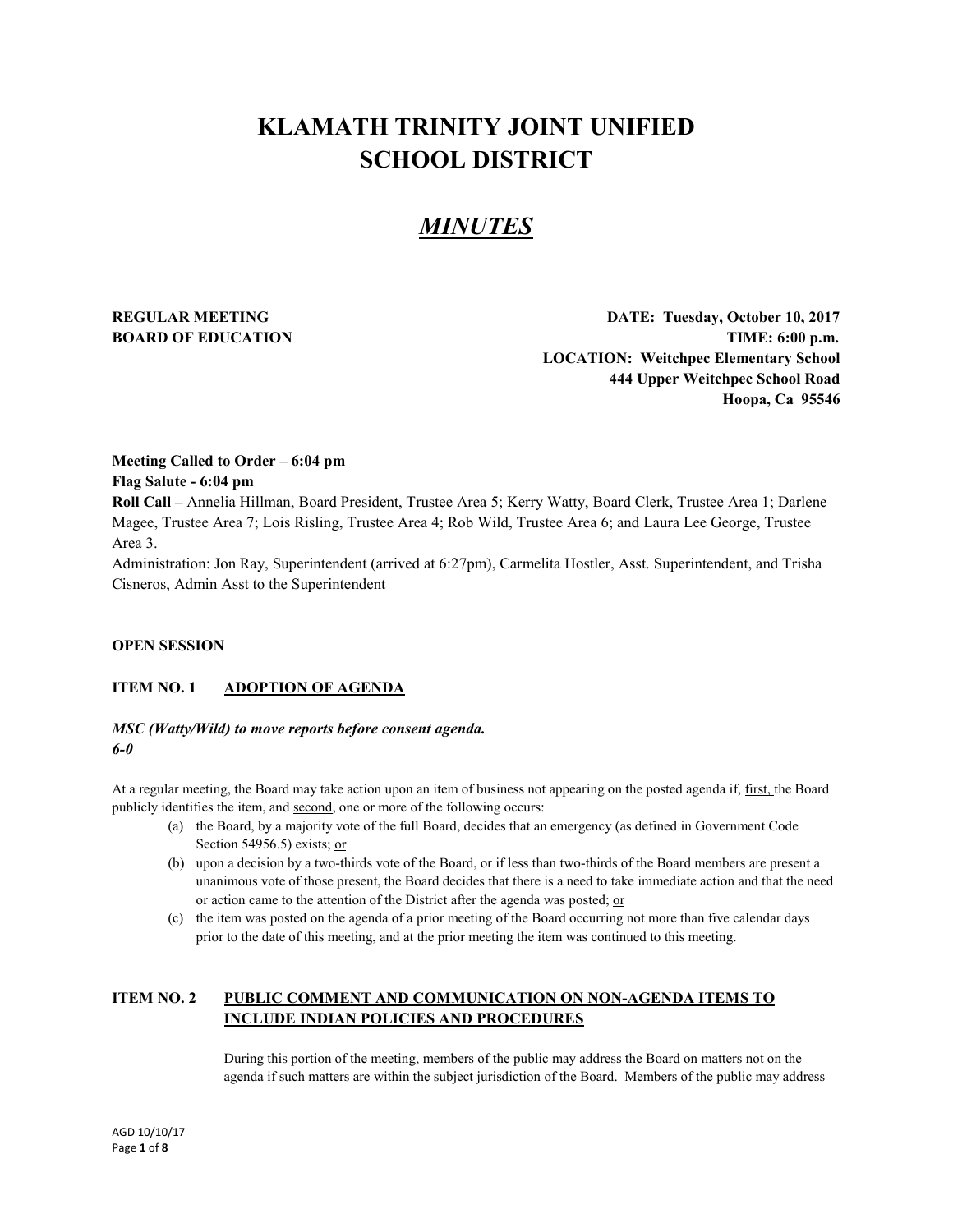the Board regarding items on this agenda immediately prior to their being discussed by the Board. Time limits, generally three minutes per speaker, 20 minutes per subject will be imposed by the Board President. No person shall initiate charges or complaints against individual employees or students of the District at a public meeting.

#### **ITEM NO. 3 CONSENT AGENDA**

MSC (Watty/Magee) to approve all of the following items by a single vote unless any member of the Board or public asks that an item be removed from the consent agenda and considered separately.

6-0

#### **3.1 MINUTES OF PREVIOUS MEETING**

Special Meeting – August 29, 2017 Special Meeting – September 19, 2017

#### **3.2 BILLS AND WARRANTS REPORT**

Total for the month of September: \$1,972,343.68

#### **3.3 OUT OF STATE TRAVEL**

The Board is asked to approve the Hoopa Valley High School Cheer Travel Squad to travel to Maui for the St. Anthony Basketball Tournament in December

The Board is asked to approve the Superintendent to travel to Newport, Rhode Island for the District Administration Leadership Institute's Superintendent Summit, October 18-20<sup>th</sup>.

The Board is asked to approve the Indian Education Program to take three students to give a presentation, from a Native perspective, on the potential effects of the Jordan Cove Liquid Natural Gas Pipeline.

The Board is asked to approve the travel of Dusty Rossman and Natalie Scott to attend the National Trauma Informed Schools Conference in St. Louis, November 5-7, 2017

#### **ITEM NO. 4 DISTRICT REPORTS**

 **4.1 Indian Education Director's Report** – Margo Robbins has submitted the American Indian Early Childhood Education budget revision for the actual amount awarded. When she originally submitted the grant in the fall, she had looked at the highest amount awarded the previous year and that what the request was based on. It came to close to a little more than half of that. That grant supports a Site Rep at Trinity Valley and one at Jack Norton Elementary. It also supports volunteer lunches at those sites, as well as field trips.

Social work intern is on board. JNES likes him. He is very skilled at what he does. Still trying to determine if he will spend part of a day at WES or if UIHS will provide services. Indian Land Tenure had a hold up with getting the students workbooks out to them this year. Instead of having Billie print them they outsourced to HCOE and they still aren't ready. Dave Sanders still had books and is co-teaching lessons.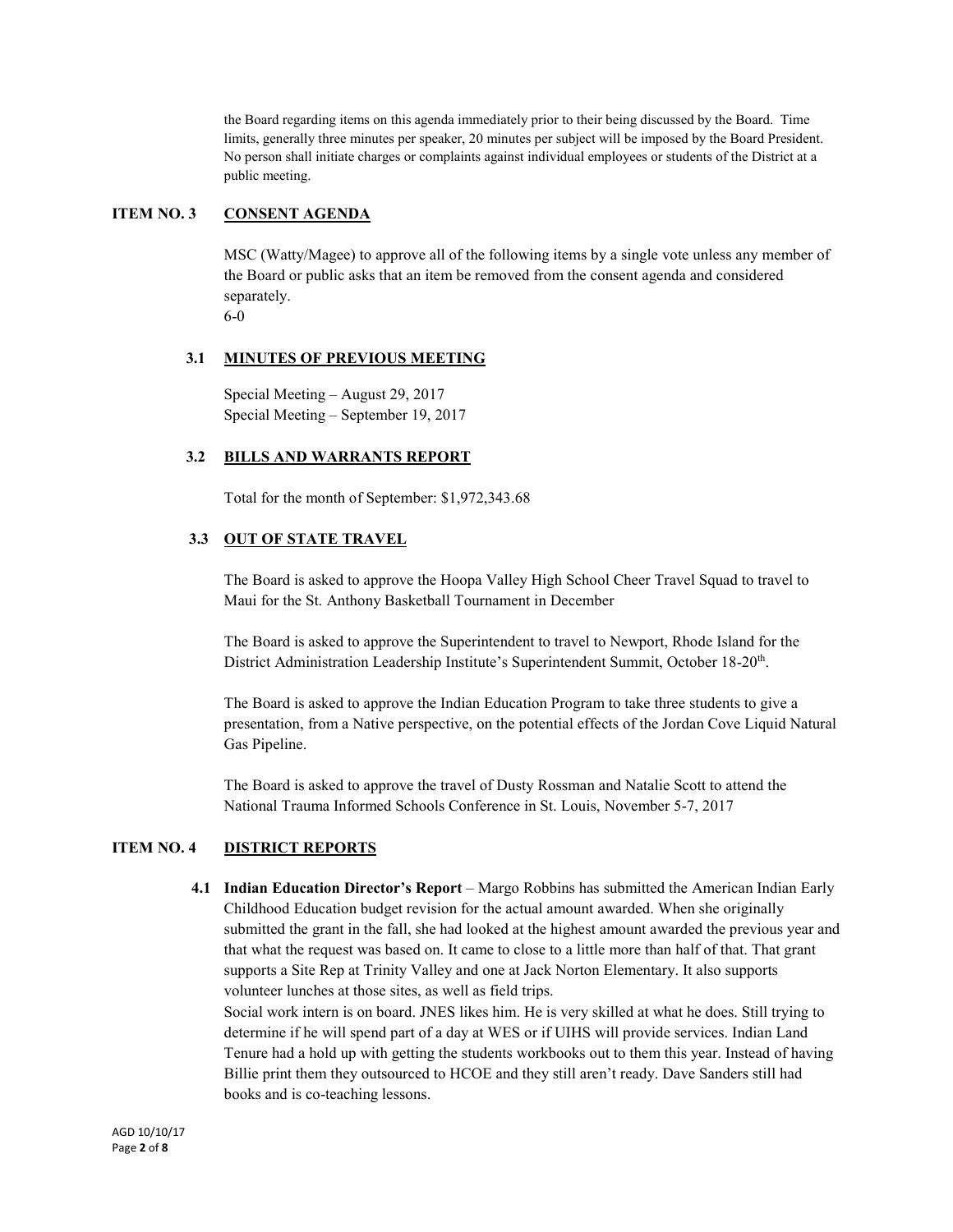- **4.2 Construction Update** kevin said they are putting finishing touches on phase two stuff. HVHS entry will be finished a little longer than a couple weeks. It is an intricate design. He appreciates them for upholding the quality they've been asking for. Phase 3 is good at orleans. Site project at HVHS is full speed. That's the infrastructure for all the buildings. It's a lot of underground work and its all going well. It is ahead of schedule. (what makes it so complex) – Archs are taking a while. It translates from the ground to the finish. Two days just to put joints in to prepare for plaster on the ceiling. Store fronts instead of aluminum doors and some compliance stuff as well as gate access. (would it speed up if there were more people working on it?) – it wouldn't, theres only so many people that can fit and if theres too many workers it could be hazardous. Its specialized work and they don't want just anyone. (will we have roofs on buildings before the rain) – we are working on a district crew. Advertisements are up and that crew will put up a sacrificial roof so buildings don't go through the winter. Sacrificial room is cheapest lumber, so it can be removed when the new roof can be put on. (cant we put a good ne on) theres a lot of work that has to happen before we can do that and the district crew isn't qualified to do that sort of framing. (march of 2018 for those facilities when will it be completed)- if we can go with the plan, those will be open for school end of august. (contractor is telling dusty two weeks, but kevin is saying longer than two weeks, what is kevins projection of longer) – (LISTEN)
- **4.3 Student Board Member Report -** None
- **4.4 Special Education Report** Craig reported that he only has a couple items. Last week they had a chance to interview someone and hire them. TelePsych has taken more energy than was anticipated and will be terminated. SDC will be opened at Weitchpecagain. Target dat is on or before November 1st. Starting with about 8 students. A couple more will have assessments after that date.

#### **4.5 Employee Group Reports**

*CSEA* – patty Kelly said they heard from the attorney for a couple dates to negotiate. Countered with two dates next week and waiting to hear back. Doing trainings in union to have sites represented. Really looking forward to negotiating.

#### **4.6 School Site Reports**

*HES* – Paula Wyant has a group that is part of turn around arts that has encompassed the changes at HES. Every morning there is a morning message. Paula read the message to the board to show an example of what is heard every morning. The younger grades have been helping to read morning message and

*HVHS* – Dusty Rossman reported that open house has been postponed until the front of the school is finished. They don't want people to focus on the construction but to see what it really looks like. They just finished up map testing and results will be in the next report. Solar suitcase grant – kids built solar suitcases and they are very involved. PGE is interested in helping and working with the kids. It is in the beginning talking phases at this point. Reflection room is going well and showing great signed of being exactly what they thought itll be. Starting to iron out kinks that were talked about at the last meeting. Working on an ibook that's part of the connect ed grant. Final draft goes to apple on Thursday. Once theyre done with that book, there will be a digital and hardcopy. Things are going well.

*CJHS* – Jennifer Lane reported that CJ still has 26 students. Had first girl fight and video worked so well that everything was caught. Thankful to be able to go see the Schimmel sisters. Students could identify with them. Have been busy with the adobe project and building bricks. CJ and the 4th grade are rebuilding the old adobe house. Happy for the hoopa tribes backpack program. They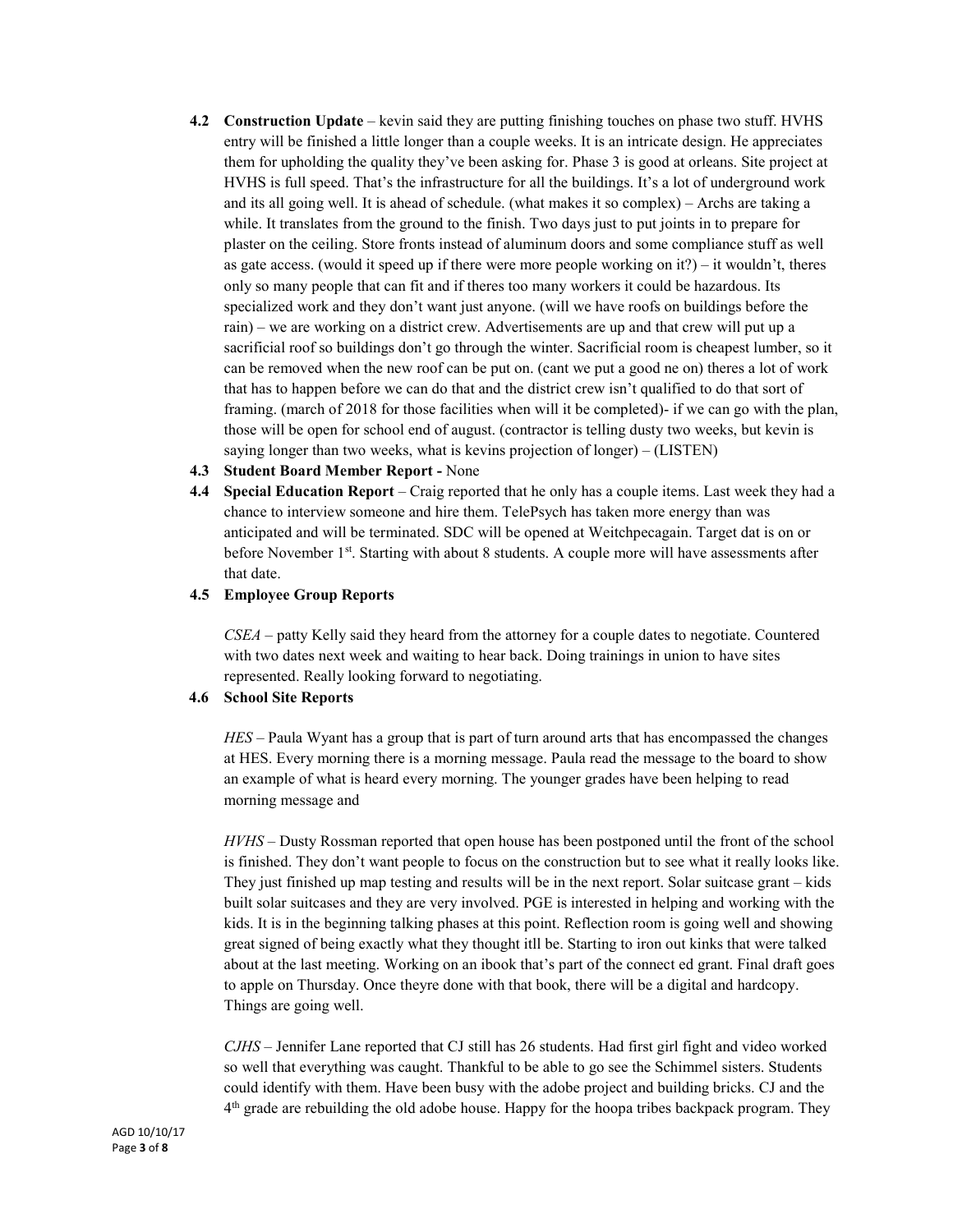provide food every Friday. Student store is open at CJ. Going to have a dinner for back to school night the same time as HVHS.

*River Schools* – Jeff Landry said they currently have 10 students at WES, and had a fabulous back to school night. They served well over 20 people an Indian Taco dinner. Everyone is extremely thrilled with the new facility.

JNES has 31 students enrolled. At back to school night on September 26, they served 45 and had over 90% attendance from the students and parents. Very impressed with staff students and community there and how dedicated they are to their children's success.

OES is at 80 students. They had back to school night on October  $3<sup>rd</sup>$  and served over 90 meals. The  $8<sup>th</sup>$  grade there and at JNES used back to school night as a fund raiser. OES has a cross country and volleyball team that are very competitive. Landry wanted to thank Missie and the MTO for being supportive and very accommodating. He also thanked Willie and SRO for helping him out with earthquake, fire, and lockdown drills.

*TVES* – Jerry Nobles started by thanking Margo for the Native American Day on Monday  $(10/9/17)$ . It was a really great day. He went around the classes today  $(10/10/17)$  to ask students about how they thought it went. The presenters did an amazing job. Back to school night is October 12. Jerry did not have anything to hand out because he thought Liz would be here, but said she should be back tomorrow. He said she is an excellent addition to the staff, and she jumped right in. PTO is off to a real good beginning. Twenty-two parents showed up to the PTO meeting, and they got all the activities ready to go. Working on getting insurance for PTO. TVES started the year with two teachers thinking there would be two kinder classes. The way it worked out, first grade has the largest group, so they have been split between two teachers. When that happens, it is inevitable a parent will get upset their student did not get a teacher they thought they would, so they are anticipating that. There are about 15 students in Hupa Language and at least 12 in Yurok Language. Students are excited about having the opportunity to be involved in those classes.

#### **ITEM NO. 5 ITEMS FOR BOARD ACTION**

#### **5.1 2017-18 DESIGNATION OF CIF REPRESENTATIVE TO LEAGUE**

MSC (Wild/Watty) to designate our representative, Dustin Rossman, to the Humboldt-Del Norte League of the California Interscholastic Federation. 6-0

#### **5.2 TRINITY VALLEY CONSULTING ENGINEERS – INVOICES FOR PH II & PH III PROJECTS (ALL UNDER PBK CONTRACT):**

MSC (Wild/Watty) to approve the following invoices, totaling \$1,293.00:

| $\#1268$ Hoopa High & Elementary Parking (Ph II) | \$500.00 |
|--------------------------------------------------|----------|
| #1269 Hoopa Elementary Classroom Bldg (Ph II)    | \$375.00 |
| #1374 Hoopa Elementary Classroom bldg. (Ph II)   | \$418.00 |
| $6-0$                                            |          |

#### **5.3 TRINITY VALLEY CONSULTING ENGINEERS – INVOICES FOR PH II PROJECTS (ALL UNDER BCA ARCHITECTS CONTRACT)**

MSC (Watty/Wild) to approve the following invoices, totaling \$15,312.50: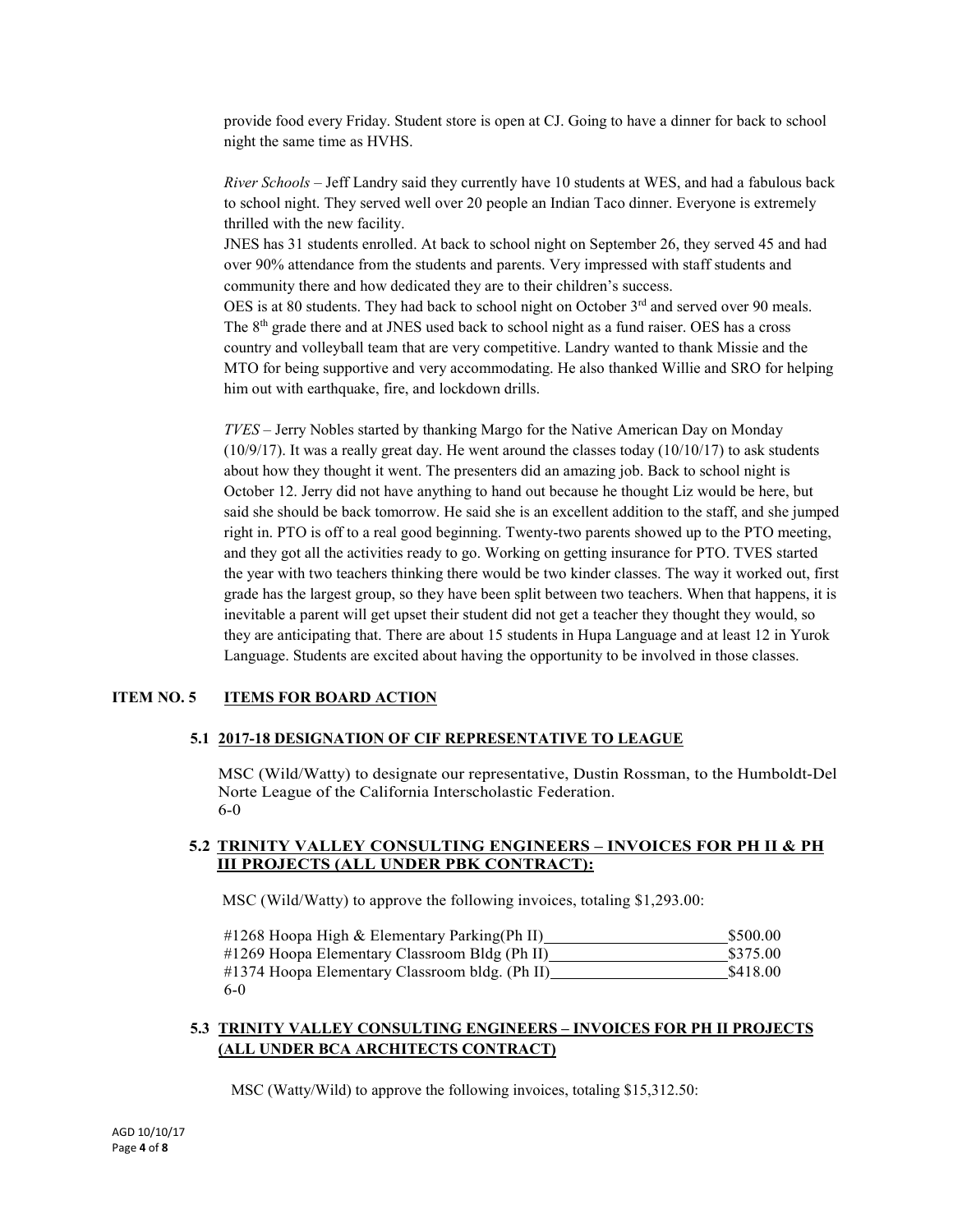| #16-342 Hoopa HS/ES Gym Elevation Check                      | \$495.00   |
|--------------------------------------------------------------|------------|
| #16-466 HES Addt'l Services, Drainage Improvements/Sidewalks | \$7,510.00 |
| #16-467 TVES Addt'l Services, Water Line Extension           | \$1,012.50 |
| #16-468 OES Addt'l Services, CAD                             | \$4,695.00 |
| #16-492 TVES Addt'l Services, Amin Bldg                      | \$1,600.00 |
| $6-0$                                                        |            |

### **5.4 TRINITY VALLEY CONSULTING ENGINEERS – INVOICES FOR PH III PROJECTS (ALL UNDER PBK CONTRACT)**

MSC (Wild/ LISTEN) to approve the following invoices, totaling \$13,798.00:*pending funding*

| #1272 Trinity Valley Media/Kindergarten CR (Inc 1)    | \$250.00   |
|-------------------------------------------------------|------------|
| #1273 Hoopa High Vo-Tech/Site Work (Inc 2)            | \$2,337.50 |
| #1274 Weitchpec Elementary Kitchen/Admin/CR/Site Work | \$725.00   |
| #1375 Trinity Valley Media/Kindergarten CR (Inc 1)    | \$857.50   |
| #1376 Trinity Valley Gen Bldg/Site Work (Inc 2)       | \$340.00   |
| #1377 Hoopa High Vo-Tech/Site Work (Inc 2)            | \$4,932.50 |
| #1378 Hoopa Elementary Chiller/Site Work (Inc 2)      | \$535.00   |
| #1379 Orleans Elementary Classrooms/Parking           | \$3,820.50 |
| $6-0$                                                 |            |

#### **5.5 SHAWN TURNER CONSTRUCTION – BOARD ROOM**

MSC (Watty/Wild) to approve the estimate in the amount of \$23,109.00 from Shawn Turner Construction for remodeling the KTJUSD Board Room 6-0

#### **5.6 MCCUEN CONSTRUCTION INC– HVHS PH II INC 2 CHANGE ORDER**

MSC (Risling/Magee) to approve the change order invoice (HVHS P2 INC 2 COR Invoice #8) from MCI for extra work not in plans in the amount of \$30,000.00 6-0

#### **5.7 ORLEANS ELEMENTARY CLASSROOM BLDG & SITEWORK/MULTI-PRIME CONTRACTS (PH III)**

MSC (Wild/Watty) to approve the bid for the following Multi-Prime package, totaling \$29,785.00: *contingent on funding*

2017.1.6 Insulation (Sacramento Building Products) \$29,785.00 6-0

### **5.8 STEWART COMPANIES HVHS PH III (INCREMENT 2) CHILLER, BOILER & SITEWORK PROJECT – STORM-DRAIN (BID PACK 2017.2.1.A) – RESCIND CONTRACT**

MSC (Risling/Watty) to rescind the previously approved contract due to inability of contractor to provide appropriate licensing for the scope of work 6-0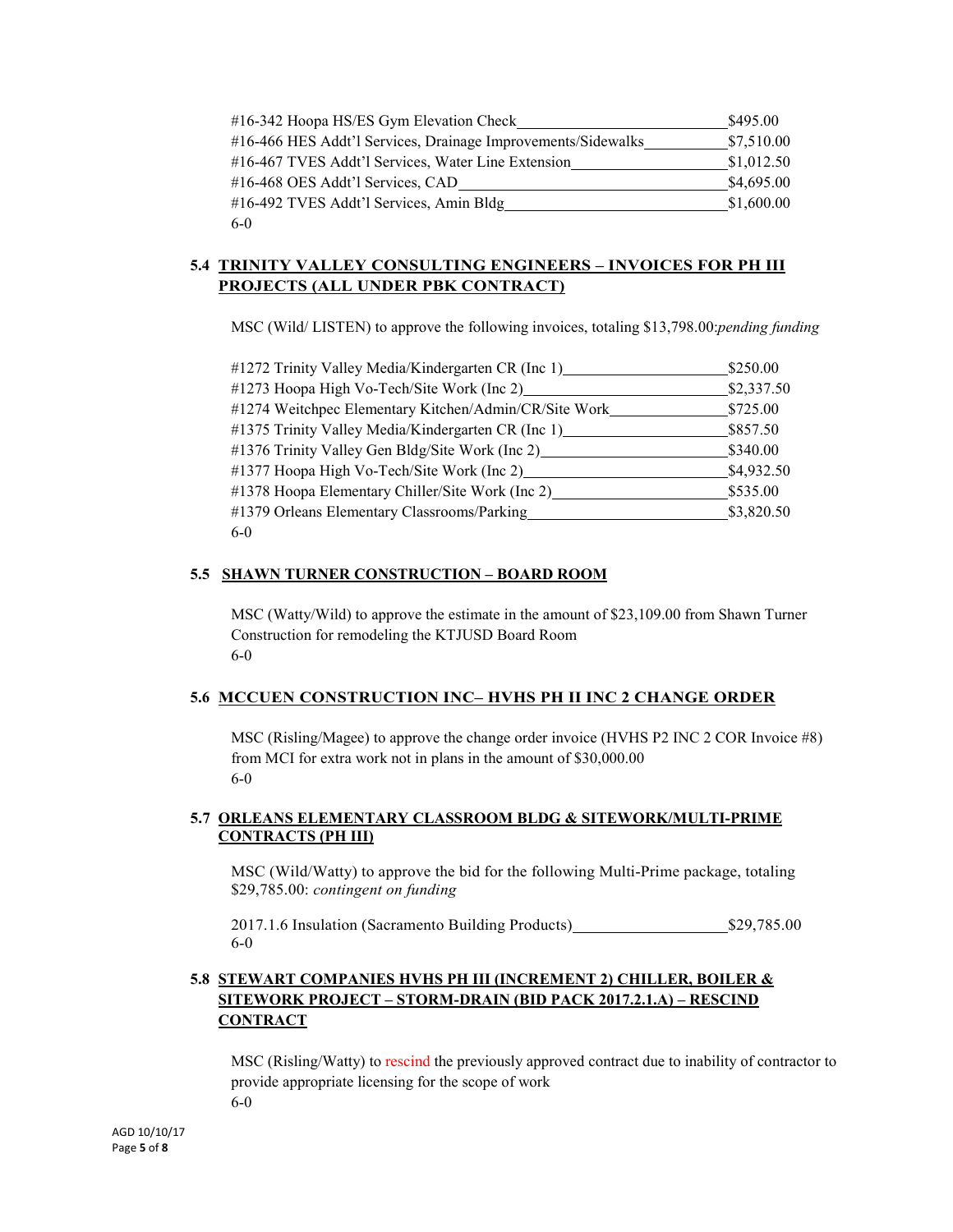### **5.9 STEWART COMPANIES HVHS PH III (INCREMENT 2) CHILLER, BOILER & SITEWORK PROJECT – STORM-DRAIN MATERIALS PURCHASE**

MSC (Watty/LISTEN) to approve the invoice for storm-drain materials only in the amount of \$82,230.44 6-0

**5.10 ORLEANS ELEMENTARY ALTERATIONS TO EXISTING CLASROOM BLDG & SITEWORK – CHANGE ORDERS FOR EARTHWORK BID PACK PH III:**

MSC (Risling/Magee) to approve the change orders for the following items totaling \$851.00: Icontingent on funing

Trent Construction – COR #3 – Added Storm-Drain Inlet \$851.00 6-0

#### **5.11 ORLEANS ELEMENTARY ALTERATIONS TO EXISTING CLASROOM BLDG & SITEWORK – CHANGE ORDERS FOR CONCRETE BID PACK PH III:**

MSC (Watty/Wild) to approve the change orders for the following items totaling \$6,624.00: *contingent onfunding*

Trent Construction – COR #4 – Fence Post Install \$6,624.00 6-0

#### **5.12 IVS COMPUTER TECHNOLOGY – PH III PROPOSAL**

MSC (George/watty) to approve the following proposal totaling \$54,128.34: *contingent on funding*

WES A/V for Classrooms/Admin Technology 554,128.34

6-0

#### **5.13 RESOLUTION #2017-20**

MSC (Wild/George) to approve Resolution 2017-20, Temporary Transfer from Special Reserve.

6-0

#### **ITEM NO. 6 NON ACTION/INFORMATION ITEMS**

**6.1** Performance Agreements for September

#### **ITEM NO. 7 CORRESPONDENCE**

#### **PUBLIC COMMENT ON CLOSED SESSION ITEMS**

AGD 10/10/17 Page **6** of **8**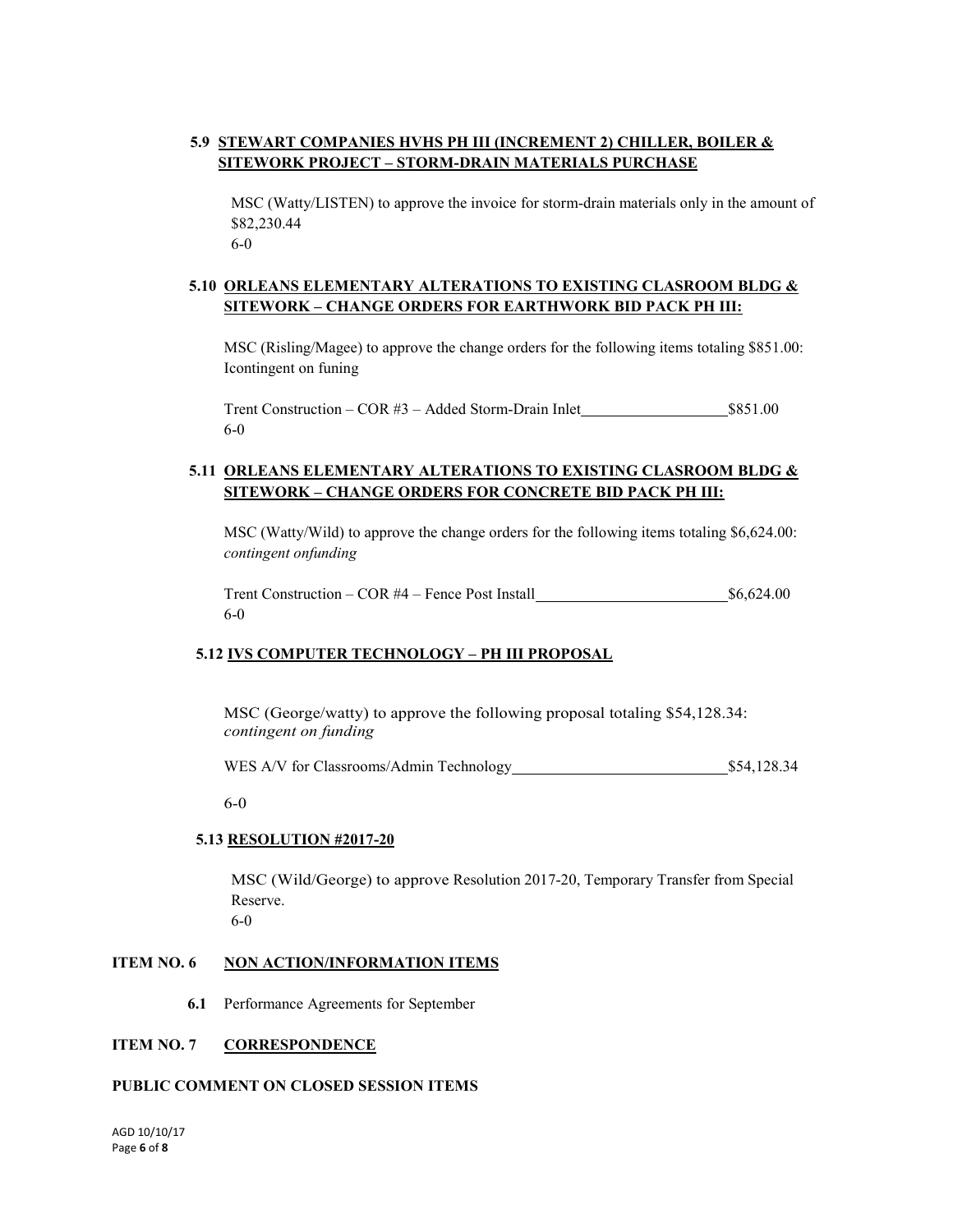#### **ITEM NO. 8 CLOSED SESSION – 7:22pm**

#### **GOVERNMENT CODE SECTION 48900 & 48915: RE-ADMISSION REQUEST-STUDENT EXPULSION MATTER –** *1 matter*

#### **EMPLOYMENT OF PUBLIC EMPLOYEES: Government Code Section 54957**

- $\triangleright$  Principal/Trinity Valley Elementary
- Instructional Assistant Severely Handicapped/Classified/Hoopa Elementary School
- Instructional Assistant Special Needs/Classified/Orleans Elementary

#### **STIPEND POSITIONS:**

- ▶ Cross Country Coach/Trinity Valley Elementary
- Varsity Volleyball Coach/Hoopa High School

**GOVERNMENT CODE SECTION 54957**: Public Employee discipline, dismissal, release, non re-election, acceptance of the resignation of, or other action which otherwise affects the employment status of a public employee. – 1 matter

GOVERNMENT CODE SECTION 54956.9 Conference with Legal Counsel – Anticipated Litigation: Under Government Code sections 54956.9(d)(2), the Klamath Trinity Joint Unified Board of Trustees hereby provides public notice that it may meet in Closed Session to decide whether there is significant exposure to litigation, and to consider and act in connection with matters for which there is a significant exposure to litigation. Under Government Code sections 54956.9, the Klamath Trinity Joint Unified Board of Trustees hereby provides public notice that it may meet in Closed Session to decide to initiate litigation and to consider and act in connection with litigation it has decided to initiate Conference with Legal Counsel – Anticipated Litigation: Significant exposure to Litigation.

GOVERNMENT CODE SECTIONS 6549.1(d) AND 54957.6 CONFERENCE WITH LABOR NEGOTIATOR Agency Negotiator: Jon Ray, Superintendent, Employee Organizations: Klamath Trinity Teachers Association (KTTA); California School Employees Association, Chapter 347 (CSEA); Unrepresented Employees.

#### **RETURN TO OPEN SESSION**

### **ITEM NO. 9 ANNOUNCEMENT OF ACTIONS TAKEN IN CLOSED SESSION, WHICH ARE REQUIRED TO BE ANNOUNCED**

#### **ITEM NO. 10 ADJOURNMENT**

Jon Ray, Superintendent Klamath Trinity Joint Unified School District